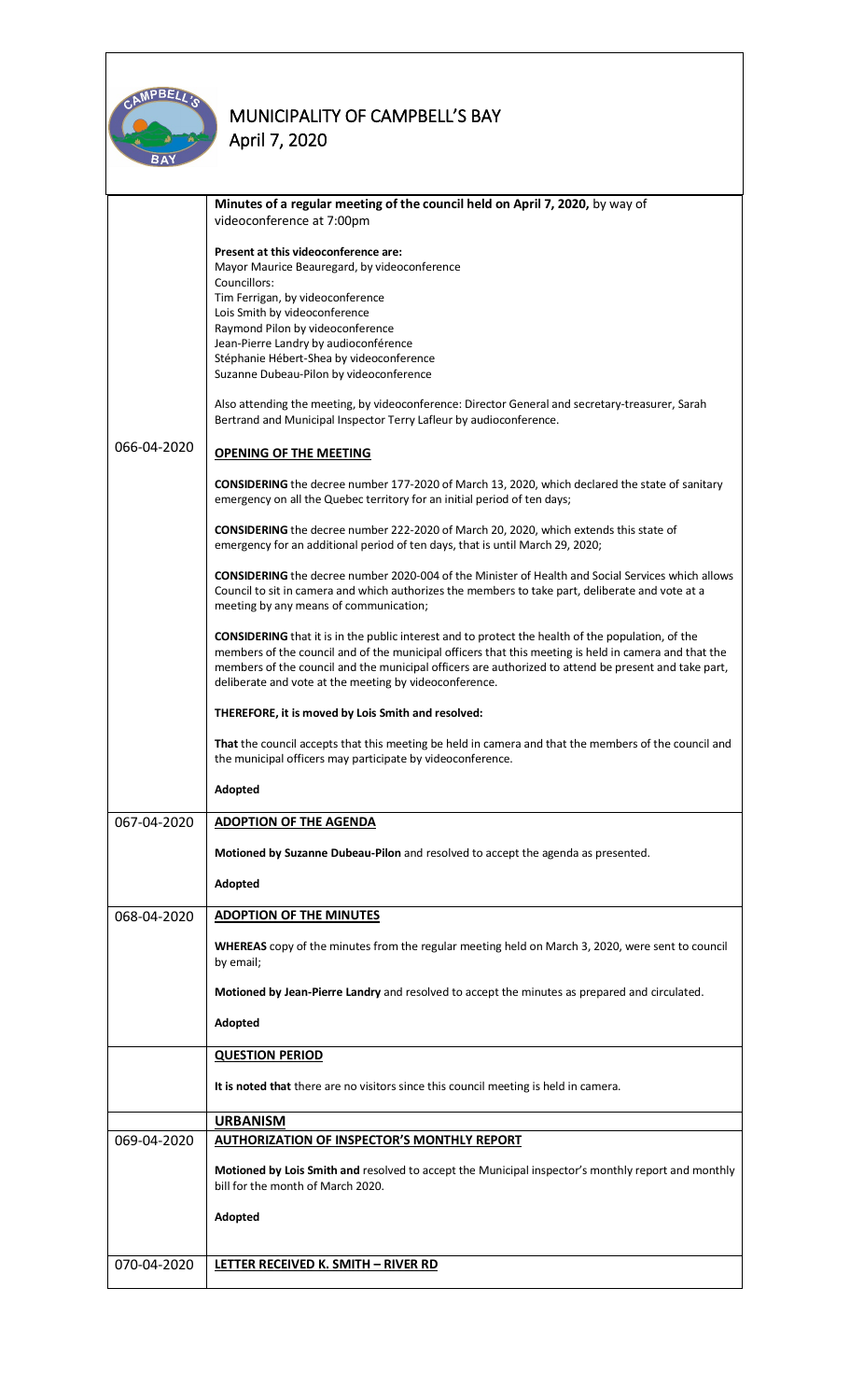

|             | WHEREAS a letter was received from Kim Smith seeking compensation for damages regarding the<br>installation of potable water service at 6 River rd. in 2016;                                                                                                                                                                     |  |  |  |
|-------------|----------------------------------------------------------------------------------------------------------------------------------------------------------------------------------------------------------------------------------------------------------------------------------------------------------------------------------|--|--|--|
|             | Motioned by Raymond Pilon and resolved to send the file to the municipal legal consultant, PFD<br>Avocats, for legal opinion.                                                                                                                                                                                                    |  |  |  |
|             | Adopted                                                                                                                                                                                                                                                                                                                          |  |  |  |
|             | COVID-19                                                                                                                                                                                                                                                                                                                         |  |  |  |
|             |                                                                                                                                                                                                                                                                                                                                  |  |  |  |
| 071-04-2020 | <b>COVID-19 - INTEREST RATE ON TAX ARREARS</b>                                                                                                                                                                                                                                                                                   |  |  |  |
|             | Motioned by Jean-Pierre Landry and resolved that the possibility to offer 0% interest rate on the<br>second instalment of municipal taxes, due on July 1, 2020, will be discussed at the next Council<br>meeting following the progress of the current pandemic situation.                                                       |  |  |  |
|             | Adopted                                                                                                                                                                                                                                                                                                                          |  |  |  |
| 072-04-2020 | <b>COVID-19- RATIFICATION OF THE ORIENTATIONS OR DECISIONS TAKEN BY THE MAYOR OR</b><br>THE DIRECTOR GENERAL                                                                                                                                                                                                                     |  |  |  |
|             | WHEREAS in order to regularize actions put in place by the Mayor or the Director General in times of<br>crisis, such actions and measures must be ratified by the council at the next meeting;                                                                                                                                   |  |  |  |
|             | WHEREAS the Director General has been updating Council regarding the implementation of internal<br>procedures and measures relating to reducing the Spread of Covid-19 in the workplace since March<br>13, 2020;                                                                                                                 |  |  |  |
|             | WHEREAS the Director General and the Mayor are taking every precaution necessary to ensure the<br>safety and health of all municipal employees;                                                                                                                                                                                  |  |  |  |
|             | WHEREAS the government of Quebec declared a state of health emergency on March 13, 2020, by<br>decree No. 177-2020;                                                                                                                                                                                                              |  |  |  |
|             | WHEREAS the Director General and Mayor are following recommendations and directives from<br>Authorities regarding COVID-19 in the workplace;                                                                                                                                                                                     |  |  |  |
|             | WHEREAS in virtue of article 937 of the Municipal Code of Quebec, the Mayor or Deputy Mayor (in<br>the absence of the mayor) can authorize an expense in a case of "force majeure" intended to ensure<br>the proper functioning of the municipality (maintenance of services) and avoid deterioration of<br>municipal equipment; |  |  |  |
|             | THEREFORE,<br>Moved by Jean-Pierre Landry and resolved                                                                                                                                                                                                                                                                           |  |  |  |
|             | <b>THAT</b> the council ratify the measures taken by the Mayor and Director General as described in the<br>regular internal procedure updates sent by email                                                                                                                                                                      |  |  |  |
|             | <b>THAT</b> the Mayor and the Director General take all future precautionary measures to contain the<br>spread of COVID-19 in the workplace and that such procedures are communicated with Council by<br>email on a regular basis.                                                                                               |  |  |  |
|             | THAT the Mayor submit a reasoned report to Council if any emergency expense is made.                                                                                                                                                                                                                                             |  |  |  |
|             | Adopted                                                                                                                                                                                                                                                                                                                          |  |  |  |
|             |                                                                                                                                                                                                                                                                                                                                  |  |  |  |
| 073-04-2020 | <b>COVID-19 - PREPARATORY GUIDE FOR THE DEVELOPMENT OF THE SPECIFIC EPIDEMIC</b><br>AND PANDEMIC INTERVENTION PLAN                                                                                                                                                                                                               |  |  |  |
|             | <b>WHEREAS</b> Municipal Affairs has prepared a preparatory guide for the development of a specific<br>epidemic and pandemic intervention plan;                                                                                                                                                                                  |  |  |  |
|             | WHEREAS according to the Guide, Council can nominate a person responsible for the elaboration of<br>this intervention plan                                                                                                                                                                                                       |  |  |  |
|             | <b>WHEREAS</b> the person responsible for the elaboration of such plan should be the civil security<br>coordinator;                                                                                                                                                                                                              |  |  |  |
|             |                                                                                                                                                                                                                                                                                                                                  |  |  |  |
|             | THEREFORE;<br>Motioned by Stéphanie Hébert-Shea and resolved that the Director General, Sarah Bertrand is                                                                                                                                                                                                                        |  |  |  |
|             |                                                                                                                                                                                                                                                                                                                                  |  |  |  |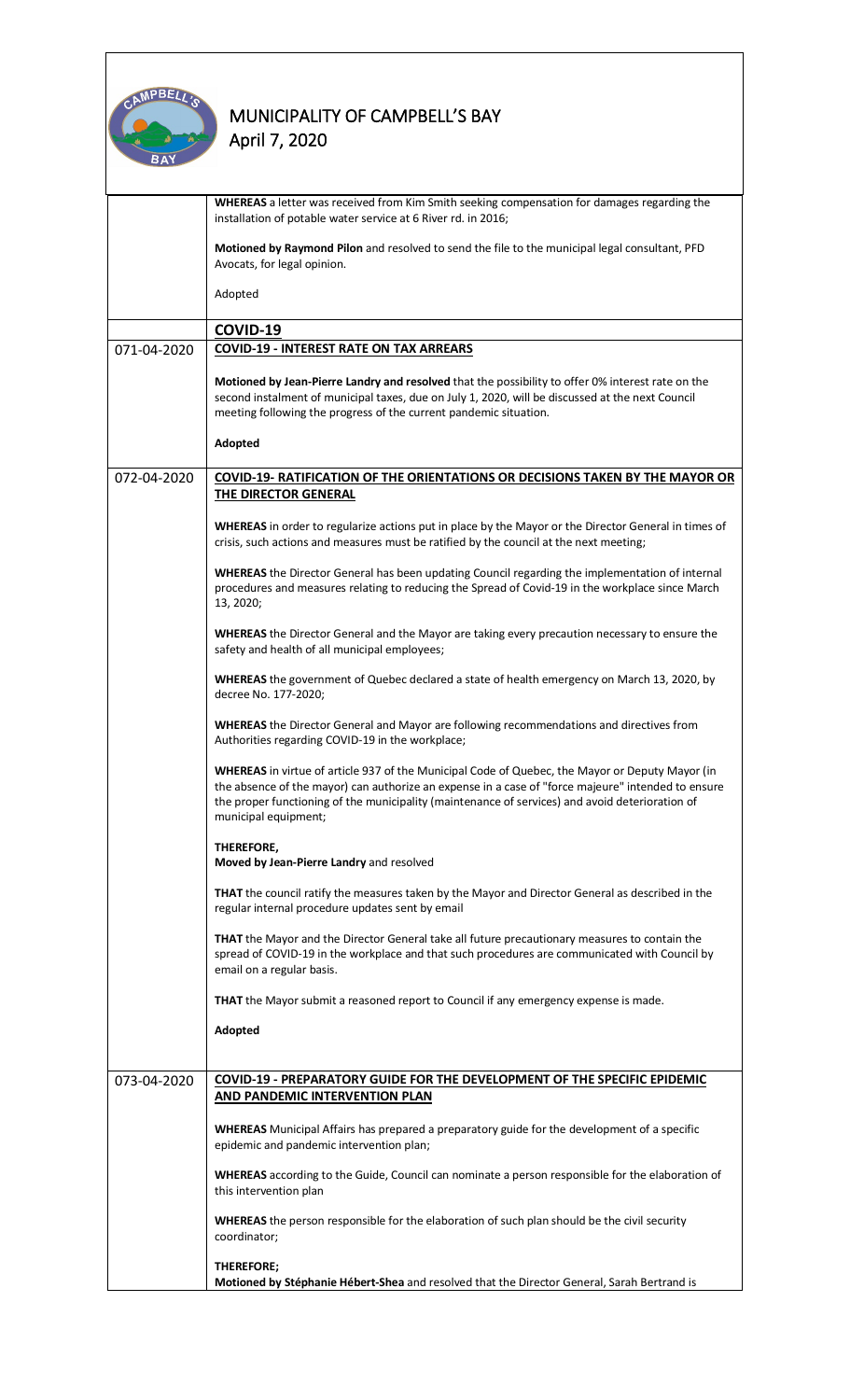

|             | responsible for the elaboration of a specific epidemic and pandemic intervention plan;                                                                                                                                                                                                     |  |  |
|-------------|--------------------------------------------------------------------------------------------------------------------------------------------------------------------------------------------------------------------------------------------------------------------------------------------|--|--|
|             | Adopted                                                                                                                                                                                                                                                                                    |  |  |
| 074-04-2020 | <b>COVID-19 - TRANSFER SITE HOURS</b>                                                                                                                                                                                                                                                      |  |  |
|             | <b>CONSIDERING</b> the current context of COVID-19 and the declaration of a health emergency by the<br>Government of Quebec on March 13, 2020;                                                                                                                                             |  |  |
|             | WHEREAS residents are encouraged to stay home as much as possible to reduce the spread of COVID-<br>19;                                                                                                                                                                                    |  |  |
|             | <b>WHEREAS</b> in order to reduce traffic within our community;                                                                                                                                                                                                                            |  |  |
|             | <b>WHEREAS</b> in order to discourage any gatherings at the transfer site location;                                                                                                                                                                                                        |  |  |
|             | WHEREAS to protect the health and safety of municipal employees and the community;                                                                                                                                                                                                         |  |  |
|             | <b>WHEREAS</b> the Municipality collects, by way of curbside, and disposes of domestic waste every<br>Wednesday;                                                                                                                                                                           |  |  |
|             | WHEREAS this essential service such as collection and disposal of municipal domestic waste remains<br>undisturbed;                                                                                                                                                                         |  |  |
|             | <b>THEREFORE</b><br>Motioned by Tim Ferrigan and resolved                                                                                                                                                                                                                                  |  |  |
|             | THAT the transfer site be closed for the duration of the emergency health declaration of the<br>Government of Québec;                                                                                                                                                                      |  |  |
|             | THAT only domestic garage be accepted by way of curbside collection on Wednesdays and that be for<br>the duration of the emergency health declaration of the Government of Quebec;                                                                                                         |  |  |
|             | THAT the maximum number of bags for the curbside collection on Wednesdays be increased, and this<br>for the duration of the emergency health declaration.                                                                                                                                  |  |  |
|             | Adopted                                                                                                                                                                                                                                                                                    |  |  |
| 075-04-2020 | <b>COVID-19 - HEALTH AND SAFETY ONLINE TRAINING FOR EMPLOYEES</b>                                                                                                                                                                                                                          |  |  |
|             | WHEREAS given the current context of COVID-19 and the declaration of a health emergency by the<br>Government of Québec on March 13, 2020;                                                                                                                                                  |  |  |
|             | WHEREAS hours of public works employees have been reduced in order to reduce the spread of<br>COVID-19 within the workplace;                                                                                                                                                               |  |  |
|             | WHEREAS such employees have additional time to follow online health and safety training at their<br>homes;                                                                                                                                                                                 |  |  |
|             | THEREFORE,<br>Motioned by Suzanne Dubeau-Pilon and resolved to authorize the expense of \$500 for online training<br>of municipal employees relating to Health and Safety in the workplace, the expense is authorized from<br>the budgetary item: Office maintenance and supplies.         |  |  |
|             | Adopted                                                                                                                                                                                                                                                                                    |  |  |
| 076-04-2020 | <b>COVID-19 - MUNICIPAL CLOSURES AND RESTRICTIONS</b>                                                                                                                                                                                                                                      |  |  |
|             | <b>WHEREAS</b> given the current context of COVID-19 and the declaration of a health emergency by the<br>Government of Québec on March 13, 2020;                                                                                                                                           |  |  |
|             | WHEREAS the state of health emergency has been extended until May 4, 2020;                                                                                                                                                                                                                 |  |  |
|             | <b>WHEREAS</b> to ensure the health and safety of the community:                                                                                                                                                                                                                           |  |  |
|             | Motioned by Raymond Pilon and resolved that the Municipal buildings, such as the Municipal Office,<br>RA Hall, Parks and the complete fire ban remain closed and in effect until at least May 4, 2020, or until<br>the declaration of health emergency is lifted by the Quebec Government. |  |  |
|             | Adopted                                                                                                                                                                                                                                                                                    |  |  |
| 077-04-2020 | <b>FLOOD PREPARATION - 2020</b>                                                                                                                                                                                                                                                            |  |  |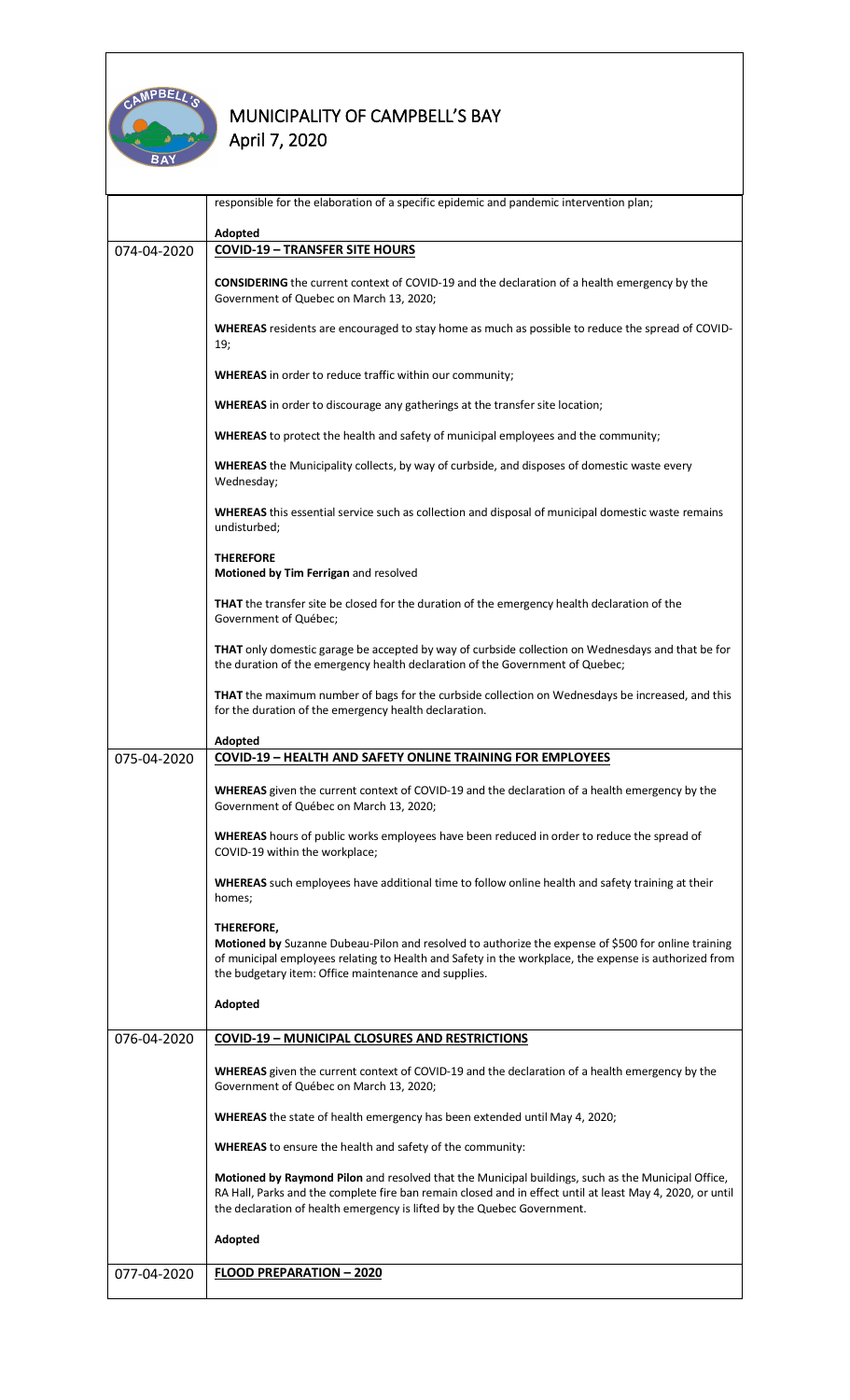

|             | WHEREAS according to Ottawa River Regulatory Board's forecast of April 7, 2020, levels are expected<br>to remain below flood thresholds and close to seasonal values in all locations. Northern reservoirs are<br>beginning to fill as snowmelt runoff begins in these areas; |  |  |
|-------------|-------------------------------------------------------------------------------------------------------------------------------------------------------------------------------------------------------------------------------------------------------------------------------|--|--|
|             | WHEREAS in the event of a flood during a pandemic, certain measures must be taken to ensure the<br>safety of municipal employees and residents;                                                                                                                               |  |  |
|             | <b>CONSIDERING</b> the current context of COVID-19 and the declaration of a health emergency by the<br>Government of Quebec on March 13, 2020;                                                                                                                                |  |  |
|             | THEREFORE,<br>Motioned by Tim Ferrigan and resolved that the following procedures be implemented in the event of<br>a flood:                                                                                                                                                  |  |  |
|             | THAT the Municipality supply sand bags but will not construct sand dykes as in 2017+2019;                                                                                                                                                                                     |  |  |
|             | <b>THAT</b> the Municipality purchase 2500 more sand bags;                                                                                                                                                                                                                    |  |  |
|             | THAT the Municipality enter into agreement with the Municipality of Litchfield regarding the filling of<br>the sand bags;                                                                                                                                                     |  |  |
|             | THAT given the current COVID-19 context, there will be no shelter and centre for victims at the RA<br>Hall as foreseen in the Municipal Civil Security Plan;                                                                                                                  |  |  |
|             | THAT the Municipality have an agreement with Motel Bryson regarding a shelter location for<br>evacuees.                                                                                                                                                                       |  |  |
|             | Adopted                                                                                                                                                                                                                                                                       |  |  |
| 078-04-2020 | <b>STREET SWEEPING</b>                                                                                                                                                                                                                                                        |  |  |
|             | Motioned by Lois Smith and resolved to authorize the 2020 street sweeping to Judith Langevin. It is<br>understood that this service starts once the state of health emergency be lifted by the Quebec<br>Government.                                                          |  |  |
|             | Adopted                                                                                                                                                                                                                                                                       |  |  |
|             | <b>MAYOR'S REPORT</b>                                                                                                                                                                                                                                                         |  |  |
|             | It is noted that the Mayor, Maurice Beauregard deposits his monthly Mayor's report on various MRC<br>subjects.                                                                                                                                                                |  |  |
|             | Adopted                                                                                                                                                                                                                                                                       |  |  |
|             | <b>FINANCE</b>                                                                                                                                                                                                                                                                |  |  |
| 079-04-2020 | <b>MONTHLY BILLS</b>                                                                                                                                                                                                                                                          |  |  |
|             | Motioned by Lois Smith and resolved to pay monthly bills as presented on the disbursement sheet of<br>April 7, 2020, in the amount of \$100 128.60.                                                                                                                           |  |  |
|             | Adopted                                                                                                                                                                                                                                                                       |  |  |
|             | <b>Certificate of availability</b>                                                                                                                                                                                                                                            |  |  |
|             | Sarah Bertrand, Director general of the Municipality of Campbell's Bay, certifies that there are funds<br>available for the above-approved expenses.                                                                                                                          |  |  |
|             | Given in Campbell's Bay, this, 7 <sup>th</sup> day of April 2020,                                                                                                                                                                                                             |  |  |
|             | Sarah Bertrand DGST                                                                                                                                                                                                                                                           |  |  |
|             |                                                                                                                                                                                                                                                                               |  |  |
| 080-04-2020 | <b>RESOLUTION TO MANDATE THE MINISTER OF FINANCE TO RECEIVE AND OPEN THE</b><br>SUBMISSIONS PROVIDED FOR IN ARTICLE 1065 OF THE MUNICIPAL CODE                                                                                                                                |  |  |
|             | WHEREAS, in accordance with article 1065 of the Municipal Code, no municipality may sell the<br>vouchers that it is authorized to issue under a by-law, other than by written submission;                                                                                     |  |  |
|             | WHEREAS the tenders are submitted via the auction and publication service of the results of debt<br>securities issued for municipal financing purposes of the Ministère des Finances;                                                                                         |  |  |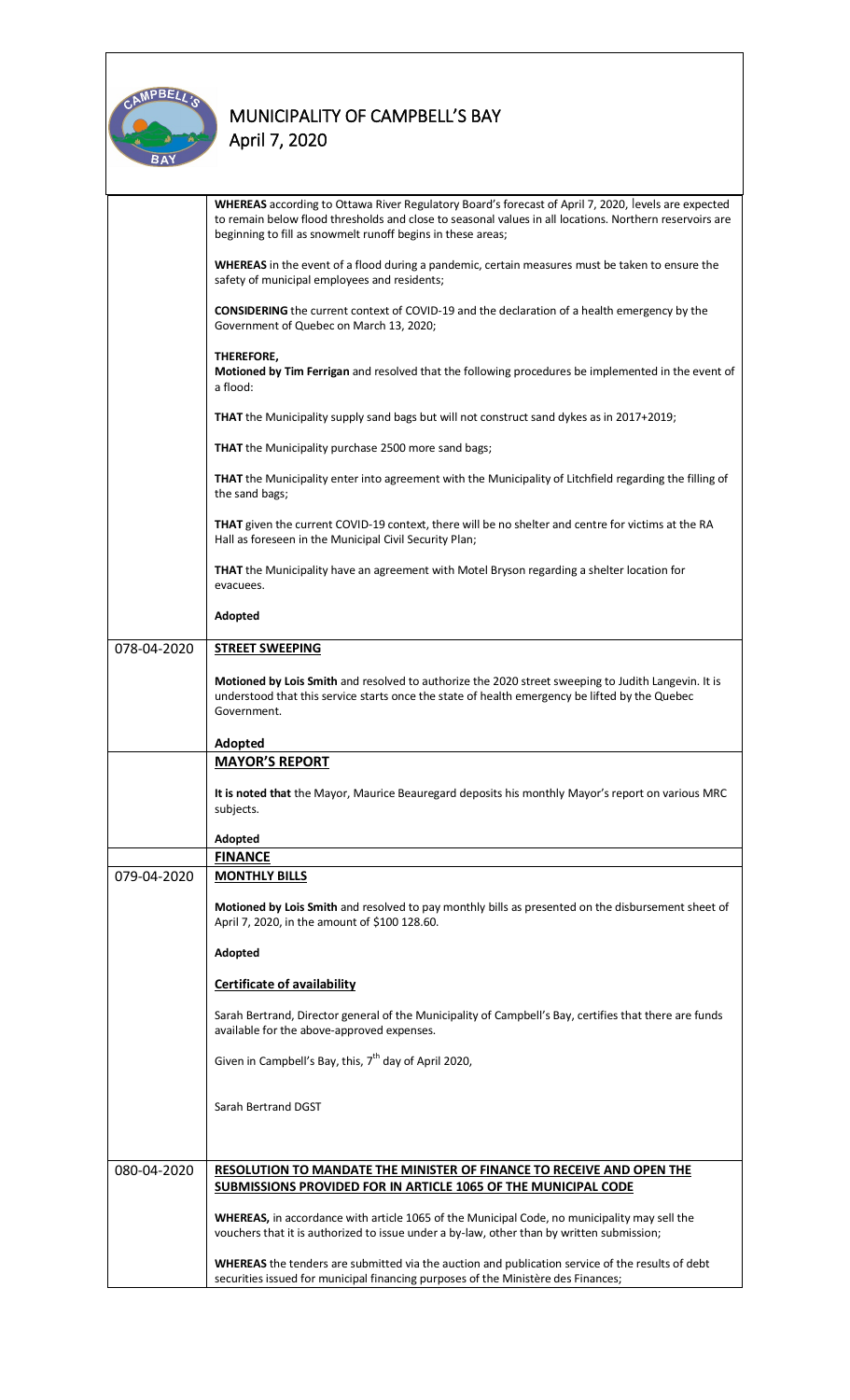

|             | WHEREAS article 1066 of the Municipal Code which provides that the council of a municipality may,<br>by resolution, mandate the Minister of Finance to receive and open the tenders provided for in article<br>1065, for this municipality and on behalf of it this;                                                                                   |  |  |
|-------------|--------------------------------------------------------------------------------------------------------------------------------------------------------------------------------------------------------------------------------------------------------------------------------------------------------------------------------------------------------|--|--|
|             | <b>MOTIONED BY: Jean-Pierre Landry</b>                                                                                                                                                                                                                                                                                                                 |  |  |
|             | THAT, in accordance with article 1066 of the Municipal Code, the council mandates the Minister of<br>Finance to receive and open the tenders provided for in article 1065 of the Municipal Code, for and on<br>behalf of the municipality.                                                                                                             |  |  |
|             | Adopted                                                                                                                                                                                                                                                                                                                                                |  |  |
| 081-04-2020 | <b>AUTHORIZATION OF EXPENSE - GENERATOR PANEL</b>                                                                                                                                                                                                                                                                                                      |  |  |
|             | Motioned by Raymond Pilon to authorize Pontiac Electric to install a generator emergency panel at<br>the municipal office to ensure the communication system of the Municipality regarding the office and<br>potable water system remains undisturbed during a power outage. The expense of \$1442 plus taxes is<br>allocated from the budgetary item: |  |  |
|             | Adopted                                                                                                                                                                                                                                                                                                                                                |  |  |
| 082-04-2020 | <b>AUTHORIZATION OF EXPENSE - UPDATING WATER PC AND SOFTWARE</b>                                                                                                                                                                                                                                                                                       |  |  |
|             | Motioned by Raymond Pilon and resolved to authorize the expense of \$800 for the<br>updating of the water system software. The expense is allocated from the budgetary item:<br>water softener maintenance.                                                                                                                                            |  |  |
|             | Adopted                                                                                                                                                                                                                                                                                                                                                |  |  |
|             | <b>WATER - SEWAGE - TRANSFER SITE</b>                                                                                                                                                                                                                                                                                                                  |  |  |
| 083-04-2020 | AUTHORIZATION TO REIMBURSE COST OF SHUT-OFF VALVE - LESLIE ST                                                                                                                                                                                                                                                                                          |  |  |
|             | WHEREAS a leak the connection of a private waterline and a shut off was detected at Leslie St;                                                                                                                                                                                                                                                         |  |  |
|             | <b>WHEREAS</b> the homeowner replaced the private line last year and also changed the dimension of the                                                                                                                                                                                                                                                 |  |  |
|             | private line;<br>WHEREAS a connection was required to connect to he shut off since the line was a different size;                                                                                                                                                                                                                                      |  |  |
|             | WHEREAS that connector to the shut off was faulty;                                                                                                                                                                                                                                                                                                     |  |  |
|             | WHEREAS the homeowner replaced the shut off;                                                                                                                                                                                                                                                                                                           |  |  |
|             | <b>WHEREAs</b> the shut of is the responsibility of the Municipality;                                                                                                                                                                                                                                                                                  |  |  |
|             | <b>Therefore</b><br>Motioned by Suzanne Dubeau-Pilon to reimburse the homeowner of Leslie St regarding for the<br>purchase of new shut off valve.                                                                                                                                                                                                      |  |  |
|             | It is noted that the installation fee remains the responsibility of the homeowner                                                                                                                                                                                                                                                                      |  |  |
|             | Adopted                                                                                                                                                                                                                                                                                                                                                |  |  |
|             |                                                                                                                                                                                                                                                                                                                                                        |  |  |
|             |                                                                                                                                                                                                                                                                                                                                                        |  |  |
|             |                                                                                                                                                                                                                                                                                                                                                        |  |  |
| 084-04-2020 | AUTHORIZATION OF EXPENSE - MAGNOR - EMERGENCY VISIT - WATER SOFTENER FILTER                                                                                                                                                                                                                                                                            |  |  |
|             | WHEREAS the water softener plant is producing higher than normal pressure within its system;                                                                                                                                                                                                                                                           |  |  |
|             | WHEREAS an emergency visit from Magnor is required in order to inspect the system;                                                                                                                                                                                                                                                                     |  |  |
|             | Motioned by Raymond Pilon and resolved to authorize the expense of \$2000 plus taxes for the                                                                                                                                                                                                                                                           |  |  |
|             | emergency visit and inspection by a Magnor technician. The expense is allocated from the budgetary<br>item: Water Softener maintenance.<br>Adopted                                                                                                                                                                                                     |  |  |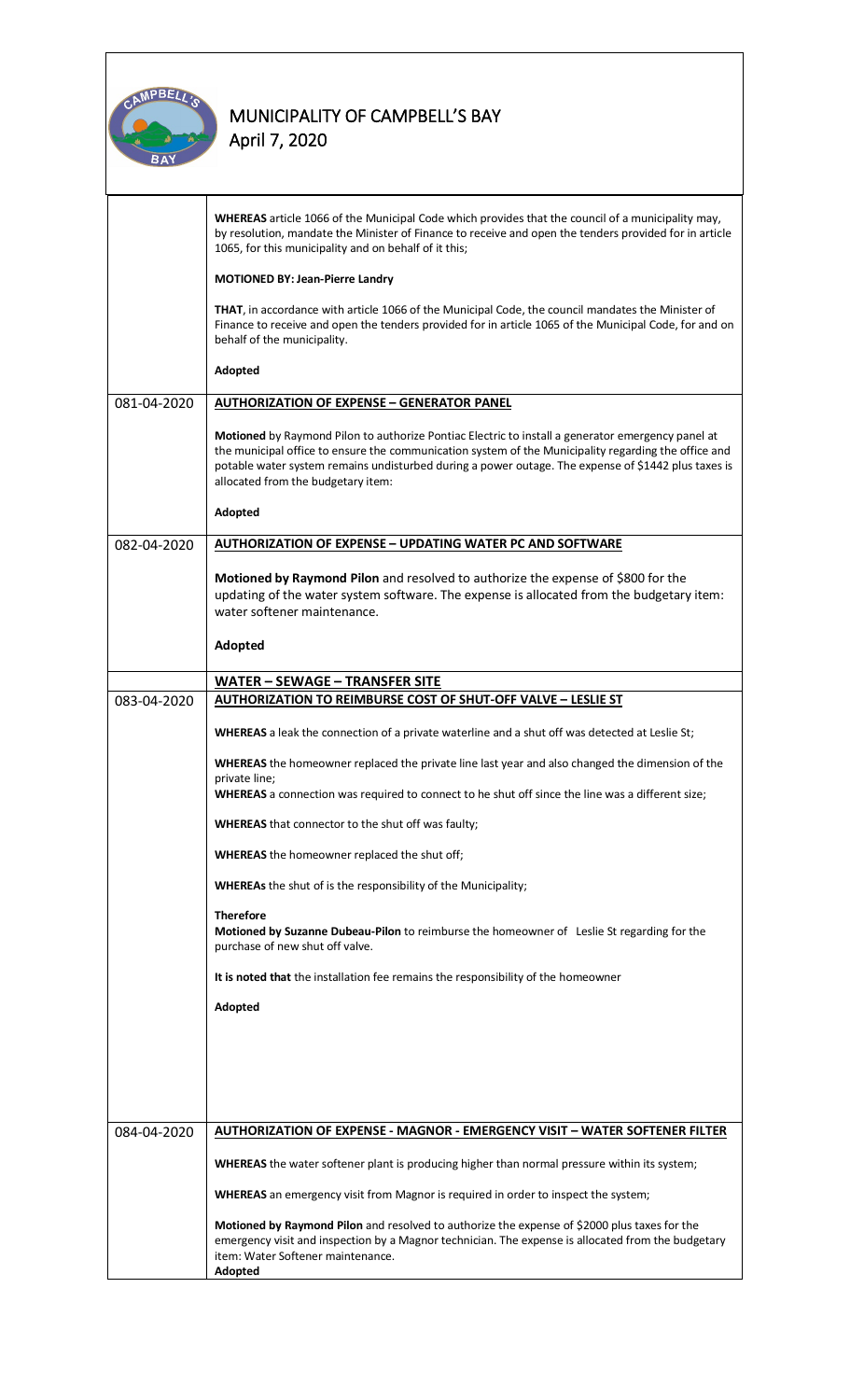

|             | PARKS, RA HALL AND RINK                                                                                                                                                                                                                                                                                                                                                                                                                  |  |  |
|-------------|------------------------------------------------------------------------------------------------------------------------------------------------------------------------------------------------------------------------------------------------------------------------------------------------------------------------------------------------------------------------------------------------------------------------------------------|--|--|
| 085-04-2020 | SUMMER STUDENT LEISURE COORDINATOR                                                                                                                                                                                                                                                                                                                                                                                                       |  |  |
|             | Motioned by Jean-Pierre Landry that the planning of all sports and leisure programs is on hold until a<br>definitive decision is made at the next Council meeting.                                                                                                                                                                                                                                                                       |  |  |
|             | Adopted                                                                                                                                                                                                                                                                                                                                                                                                                                  |  |  |
|             | <b>LIBRARY</b>                                                                                                                                                                                                                                                                                                                                                                                                                           |  |  |
|             | It is noted that an update is given to Council regarding the Réseau Biblio dues and extra charge for<br>non-returned/missing books. The extra cost for missing books is differed to after the current COVID-<br>19 emergency and that the Municipality will put more effort in attempting to recuperate the missing<br>books from the public. For the time being, the prorated dues from January to February 19, 2020, are<br>paid only. |  |  |
|             | <b>MISCELLANEOUS</b>                                                                                                                                                                                                                                                                                                                                                                                                                     |  |  |
| 086-04-2020 | <b>SUBDIVISION OF LOTS - MCLELLAN STREET</b>                                                                                                                                                                                                                                                                                                                                                                                             |  |  |
|             | WHEREAS Council resolved to subdivide the lots adjacent to the municipal lot located on McLellan St<br>(ref. resolution no 252-09-19);                                                                                                                                                                                                                                                                                                   |  |  |
|             | WHEREAS the subdivision of said municipal lot is complete and a survey is provided by Fortin Lebel;                                                                                                                                                                                                                                                                                                                                      |  |  |
|             | WHEREAS the Municipality will transfer for the sum of \$1 and other valuables in consideration to the<br>following persons:                                                                                                                                                                                                                                                                                                              |  |  |
|             | Lot 6 330 043<br>Yola Morin Lepine                                                                                                                                                                                                                                                                                                                                                                                                       |  |  |
|             | Philippe Dubeau and Rebecca Lalonde<br>Lot 6 330 044                                                                                                                                                                                                                                                                                                                                                                                     |  |  |
|             | William Telford and Jennifer Kennedy<br>Lot 6 330 045                                                                                                                                                                                                                                                                                                                                                                                    |  |  |
|             | Lot 6 330 046<br>David Inglis                                                                                                                                                                                                                                                                                                                                                                                                            |  |  |
|             | Motioned by Councilor Lois Smith and resolved to communicate with the said owners so that they<br>can proceed with the preparation of their own individual deed with Notary Jean-Pierre Pigeon.<br>It is also resolved that the Mayor, Maurice Beauregard and the Director General, Sarah Bertrand is<br>authorized to sign all pertaining legal documents with Notary Jean-Pierre Pigeon.                                               |  |  |
|             |                                                                                                                                                                                                                                                                                                                                                                                                                                          |  |  |
|             | It is noted that the cost of the survey is equally divided amongst all owners included in the subdivision<br>plan.                                                                                                                                                                                                                                                                                                                       |  |  |
|             | Adopted                                                                                                                                                                                                                                                                                                                                                                                                                                  |  |  |
|             | <b>SECURITY</b>                                                                                                                                                                                                                                                                                                                                                                                                                          |  |  |
| 087-04-2020 | <b>FIRST RESPONDERS - MEDICAL CALLS</b>                                                                                                                                                                                                                                                                                                                                                                                                  |  |  |
|             | WHEREAS the government of Quebec declared a state of health emergency on March 13, 2020;                                                                                                                                                                                                                                                                                                                                                 |  |  |
|             | WHEREAS the orientations of the Direction médicale nationale/SPU in this pandemic period are:                                                                                                                                                                                                                                                                                                                                            |  |  |
|             | The protection of workers and First Responders by avoiding contamination<br>1.<br>The provision of optimal care to people in distress taking into account the protection of first<br>2.<br>responders                                                                                                                                                                                                                                    |  |  |
|             | WHEREAS due to the current covid-19 it is forecasted that the number of people who will use pre-<br>hospital emergency services will increase significantly in the very near future;                                                                                                                                                                                                                                                     |  |  |
|             | <b>WHEREAS</b> the municipal Firefighters are also First Responders;                                                                                                                                                                                                                                                                                                                                                                     |  |  |
|             | <b>WHEREAS</b> the risk of contamination of a First Responder is considered high during a pandemic;                                                                                                                                                                                                                                                                                                                                      |  |  |
|             | <b>WHEREAS</b> all measures must be taken to preserve the health and safety of the Fire Safety Service<br>personnel in order to ensure the continuity of an optimal fire protection service on the territory<br>covered by the Fire Department;                                                                                                                                                                                          |  |  |
|             | Therefore,                                                                                                                                                                                                                                                                                                                                                                                                                               |  |  |
|             | Motioned by Tim Ferrigan and resolved that the Campbell's Bay - Litchfield Fire Department                                                                                                                                                                                                                                                                                                                                               |  |  |